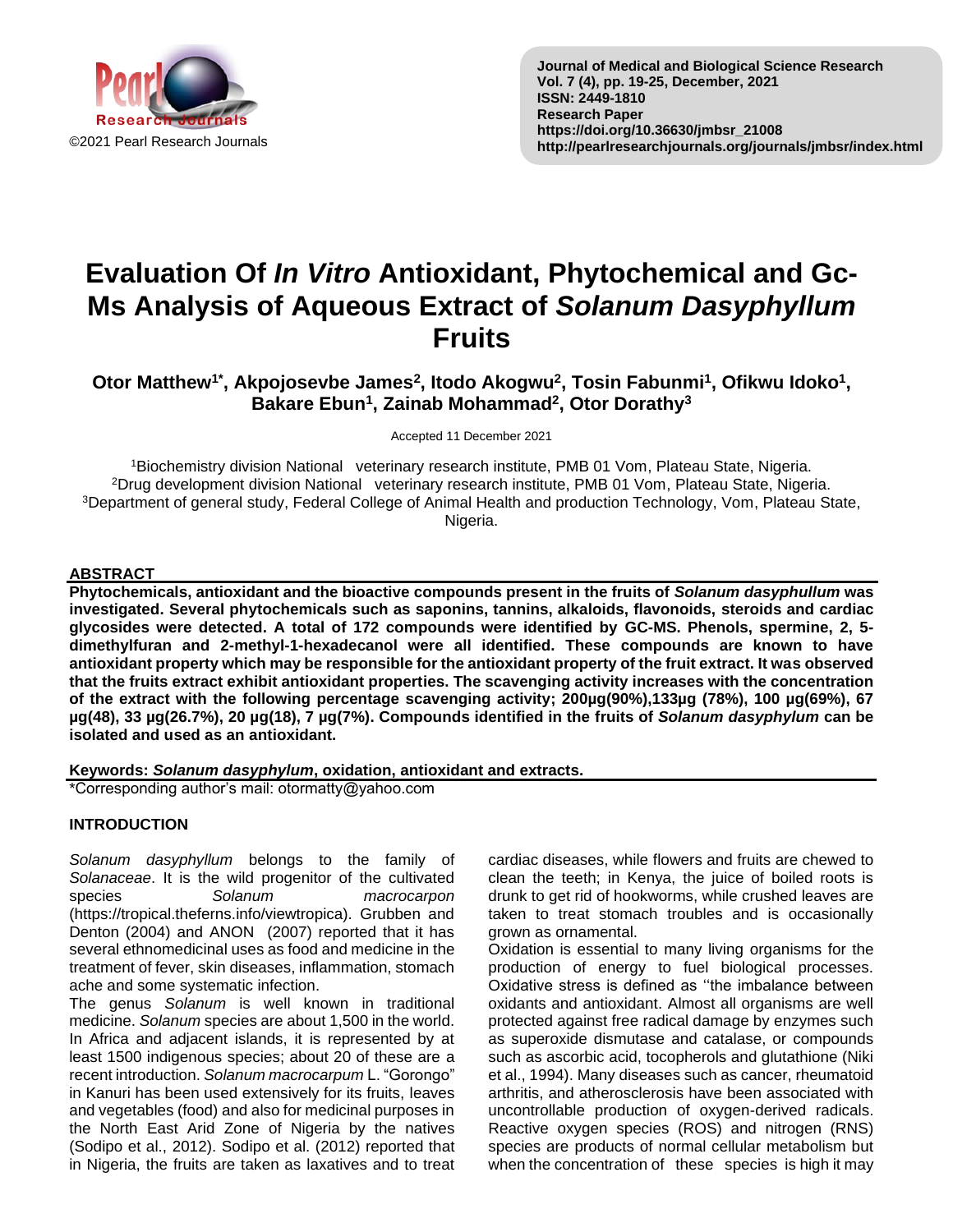lead to cellular structures damage, such as nucleic acids, lipids and proteins (Halliwell and Gutteridge, 1984).

Antioxidants derived from plants can function as reducing agents by donating electrons to these species preventing them from reacting, free radical scavengers, as complexers of prooxidant metals, as quenchers of the formation of singlet oxygen. Bioactive phenols, especially bioflavonoids, are very interesting antioxidants because of their natural origin and the ability to act as efficient free radical scavengers (Lie and Xie, 2000).

Several chemical and biochemical protocols have been used in the evaluation of antioxidant activity including the oxygen radical absorbance capacity (ORAC), total radical-trapping antioxidant potential (TRAP), total oxidant scavenging capacity (TOSC), chemiluminescence (CL), croton bleaching, low density lipoprotein (LDL) oxidation, ferric reducing antioxidant power (FRAP), copper reduction assay (CUPRAC), 2,2′ azinobis(3-ethylbenzothiazoline-6-sulfonic acid (ABTS) assay, 2,2-diphenyl-1-picrylhydrazyl (DPPH), nitric oxide (NO), hydroxyl radical (OH) hydrogen peroxide  $(H_2O_2)$ and total phenolic assay among others (Prior et al., 2005).

The bombardment of the human body by synthetic drugs for the chemotherapeutic control of diseases coupled with its long-term harmful effects have triggered herbal medicines to gain more ground in developing countries. This study was carried out to evaluate the phytochemical, antioxidant properties and bioactive compounds present in aqueous extract of *solanum dasyphyllum* fruits peradventure it can be used as an antioxidant to prevent oxidative stress which has been reported to be the root cause of many diseases.

## **MATERIALS AND METHODS**

## **Preparation of extracts for phytochemicals screening**

Extracts for phytochemicals screening were done using the method reported by Otor et al. (2021).

#### **Acidic extract preparation**

10 ml of 2 M HCl was added to 10 g of the aqueous extract of the fruits of *solanum dasyphylum* in a beaker, covered and allowed to stand for 20 minutes. Filtration was done and the filtrate was set aside for analysis.

#### **Alcohol extract preparation**

10 g of the aqueous extract of the fruits of *solanum dasyphylum* was weighed into a conical flask containing 10 ml of methanol, covered and left for 30 minutes. It was filtered, poured into a porcelain dish and evaporated on a water bath. It was removed and allowed to cool followed by the addition of 10 ml of chloroform, scratched and stirred to obtain a homogenized mixture.

## **Phytochemical screening**

The phytochemical screening was done according to the method reported by Otor et al. (2021).

#### **Saponins**

About 5 ml of water was shaken with 0.1 g of aqueous extract in a test tube. A layer of foam indicated the presence of saponins.

#### **Alkaloid**

About 1 ml of acid extract was measured into a test tube followed by the addition of a few drops of picric acid. The appearance of precipitate indicated the presence of alkaloids.

## **Steroids**

About 2 ml of the methanolic extract was measured into a test tube followed by 2 drops of  $H<sub>2</sub>SO<sub>4</sub>$  on the wall of the test tube (to prevent boiling of the acid). A reddishbrown ring indicated the presence of steroids.

## **Cardiac glycosides**

3 drops of ferric chloride were added to 1 ml of the acid extract in a test tube. The formation of a brown ring indicated the presence of cardiac glycosides.

## *In vitro* **DPPH radical scavenging assay**

The ability of the fruit extracts of *S. dasyphyllum* to scavenge DPPH free radicals was evaluated using a protocol described by Patel *et al*., (2015).Two milligrams of the extract was dissolved in 2 mL of distilled methanol to obtain a stock concentration of 1000 µg/mL and serial dilutions of 200, 133,100, 67, 33, 20 and 7 μg/mL were prepared in the 96 well- plate by diluting the extracts solutions (100 μL each) with150 μL of DPPH in methanol (0.04 μg/mL). The negative control wells contained only DPPH solution without extract. While varying concentration of ascorbic acid (Sigma-Aldrich, USA) was used as positive control. The micro-plate was incubated in the dark at room temperature (25˚C) for 30 min. Thereafter, the absorbance of the resulting solution was measured at 517 nm using the UV spectrophotometer (JENWAY 310). The experiment was carried out in three replicates. The results were expressed as percentage inhibition and calculated by the formula below (Patel et al., 2015)

% Absorbance=
$$
\frac{Ac-As}{Ac}
$$
 x 100

Where Ac is the absorbance of the control (solution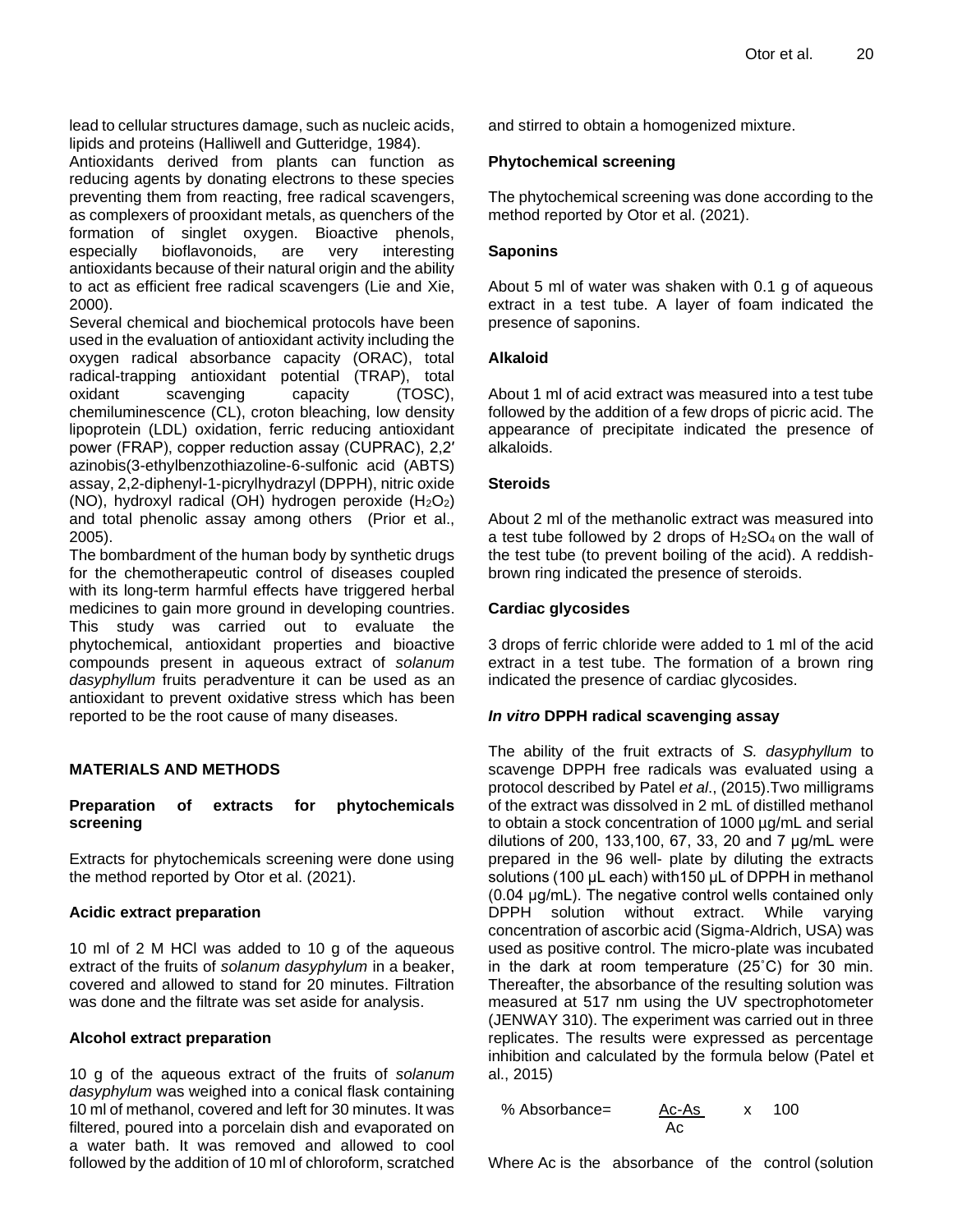**Table 1:** Results of phytochemical screening.

| Saponins               | +         |
|------------------------|-----------|
| Tannins                | ÷         |
| Flavonoids             | $\ddot{}$ |
| Alkaloids              | $\ddot{}$ |
| Steroids               | $\ddot{}$ |
| Cardiac glycosides     | +         |
| Anthraquinones         |           |
| KEY: (+) detected, (-) |           |

k, (-) detected

containing all the reagents but no extract) while As is the absorbance of the sample.

## **RESULTS AND DISCUSSION**

The result of phytochemicals in Table 1 shows that it contains saponins, Tannins, Cardiac glycosides, Alkaloids, Flavonoids and Steroids which is similar to the work done by Eletta et al. (2017).

Alkaloidal extracts of *Solanum* species have been reported to show analgesic effects and CNS depression (Vohora et al., 2011). The bitterness of eggplants is due to the presence of alkaloids, mainly glycoalkaloids and the degree of bitterness determines to a great extent their edibility. Poisoning by *Solanum* species has been attributed to the presence of toxic glycoalkaloids which cause diarrhea or carcinogenic glycosides causing excessive deposition of calcium in tissues (Eletta et al., 2017). *S. dasyphylum* fruits contain flavonoids which have been reported as an effective antioxidant. Nasunin, an anthocyanin (flavonoid) isolated from egg plant peel, is a potent antioxidant and free radical scavenger and has been shown to protect cell membranes from damage (Noda et al., 2000). Flavonoids also have hypolipidemic effects; flavonoids extracted from the fruits of *S. melongena* showed significant hypolipidemic action in normal and cholesterol-fed rats (Sudheesh et al., 1997) *In-vitro* studies have also shown that flavonoids have anti-allergic, anti-inflammatory, anti-microbial and anticancer activities (Cushnie and Lamb, 2005). Flavonoids isolated from *S. melongena* showed potent antioxidant activity (Sudheesh et al., 1999). The eggplants, like several *Solanum* species, have antiviral, anticancer, anticonvulsant and anti-infective effects due to the presence of phytochemicals in them. These chemopreventive agents can enhance host protective systems, such as detoxification enzymes against carcinogens, more effectively by their synergistic actions.

Saponins, which are present in the samples, are important dietary supplements and nutraceuticals. They possess antimicrobial activities and protect plants from microbial pathogens. Researchers have discovered that saponins present in traditional medicine preparations cause hydrolysis of glycosides from terpenoids which

avert the toxicity associated with the intact molecule (Xu et al., 1996). The presence of saponins in the eggplants justifies their use in traditional medicine.

Table 2 shows that a total of 172 compounds were identified with an elution time of 47.77 minutes. A total of thirteen peaks within this period. Most important among the compounds identified are phenols and spermine which is known for their anti-oxidant properties (Lovaas, 1995). Spermine is an important epidermal antioxidant. It was reported that the administration of spermine improves the antioxidant status of the liver and spleen, including enzymatic antioxidants and non-enzymatic antioxidants (Xianjian et al., 2017).

2,5- dimethylfuran serves as a scavenger for singlet oxygen, a property that has been exploited for the determination of singlet oxygen in natural water. The mechanism involves a Diels –Alder reaction followed by hydrolysis, leading to diacetylethylene and hydrogen peroxide as a product (Patrick, 1994).

Identification of 2-methoxy furan is also significant. Furan, a five-membered heterocyclic, is a volatile, fairly stable compound which arises from the decomposition of sugars (Olaniyi et al., 1998).

Hexadecane, a derivative of the constituent 2-methyl-1 hexadecanol has been reported to be responsible for the anti-bacterial and antioxidant properties of the essential oil of *cestrum noctrumnum* (Yogeswari et al., 2012).

2-methyl tricosane has been identified from a lot of essential oil of medicinal plant and 3,7-dimethyloctyl acetate a flavoring agent(http://eur-lex.europa.eu/legalcontent/EN/TXT).

The results in Table 3 show the scavenging activities of *S. dasyphylum* fruits. It was observed that the highest scavenging activity was 93 % at a concentration of 200 µg of the extract. The scavenging activity of the extract increases with concentration. The result is similar to the work done by Eletta et al. (2017) in which the scavenging activity increases with concentration. The scavenging activity in this study is lower than the standard in which the free radical scavenging is 100% at a concentration of 67 µg. The results obtained are in contrast to the one obtained by Sodeinde et al. (2019) and Anosike et al. (2015) in which the scavenging activity of the fruits extract of *S. dasyphylum* was weak and this may be as a result of the solvent used. Flavonoids and polyphenols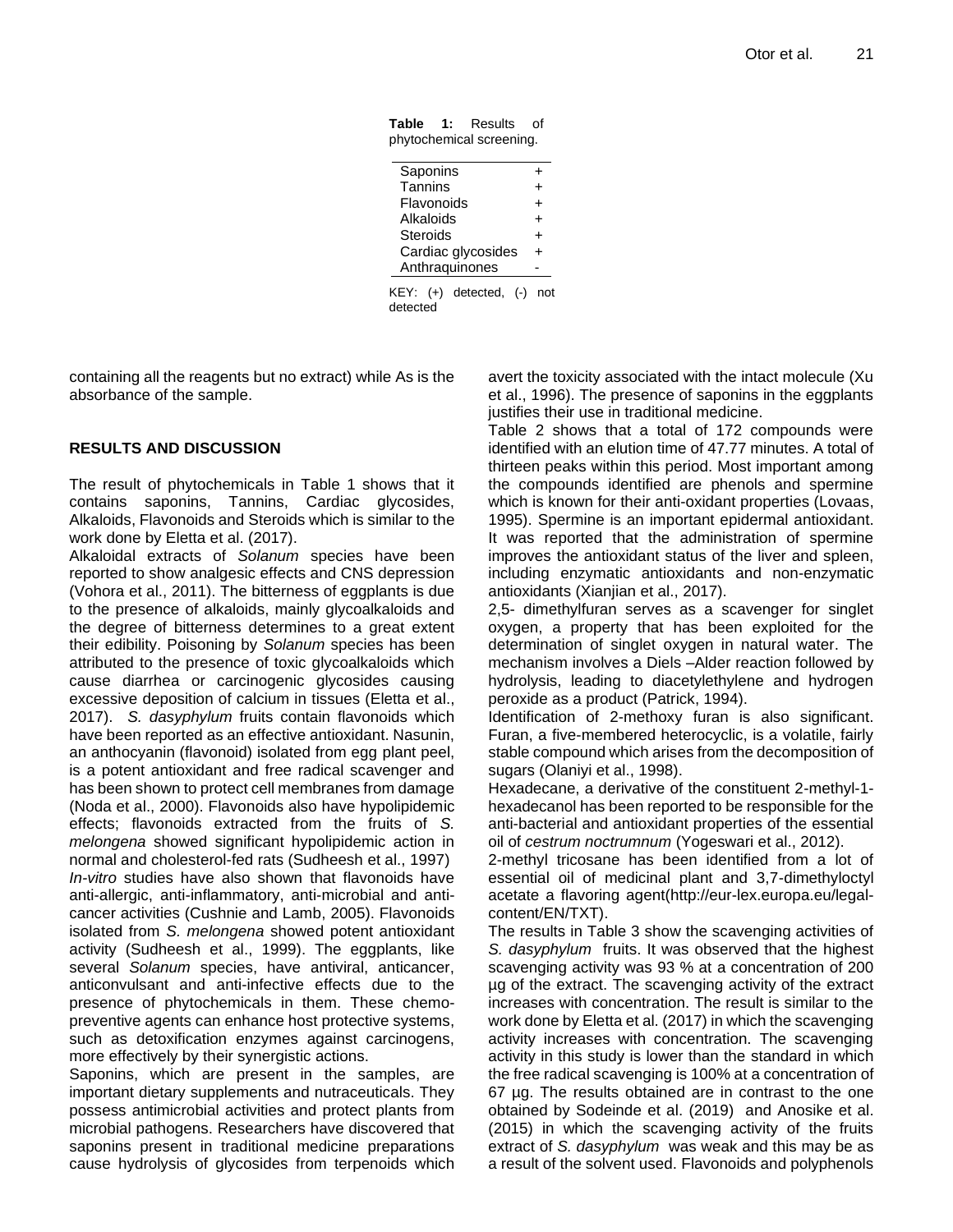**Table 2:** Identified compounds by GC-MS.

| PK                      | <b>Compounds</b>                                                     | RT               | Area %       |
|-------------------------|----------------------------------------------------------------------|------------------|--------------|
| $\mathbf{1}$            | 2,5- dimethyl-Furan                                                  | 6.403            | 0.550        |
| $\overline{\mathbf{c}}$ | Furfural                                                             | 6.403            | 0.550        |
| 3                       | Styrene                                                              | 7.880            | 0.340        |
| 4                       | Bicyclo[4,2,0]octa-1,3,5-triene                                      | 7.880            | 0.34         |
| 5                       | Methylene Chloride                                                   | 8.515            | 0.08         |
| 6                       | 3,4-dihydro-2H-Pyran                                                 | 8.944            | 0.53         |
| 7                       | 2,3-dihydro-4-methyl Furan                                           | 8.944            | 0.53         |
| 8                       | 2-Butenal-2-methyl                                                   | 8.944            | 0.53         |
| 9                       | 5-methyl-2-Furan Carboxaldehyde                                      | 10.603           | 0.11         |
| 10                      | 3-methyl pyridazine                                                  | 11.164           | 0.15         |
| 11                      | Phenol                                                               | 11.164           | 0.15         |
| 12                      | Spermine                                                             | 11.393           | 0.07         |
| 13                      | Benzene-1-4-dichloro                                                 | 12.143           | 0.05         |
| 14                      | Benzoic acid methyl ester                                            | 14.872           | 0.38         |
| 15                      | Dichloro acetic acid                                                 | 14.992           | 0.19         |
| 16                      | 2-Bromo propionic acid, 6-ethyl-3-octyl ester                        | 14.992           | 0.19         |
| 17                      | Azulene                                                              | 17.556           | 0.92         |
|                         |                                                                      |                  |              |
| 18                      | 1-Methylene-1H-Indene                                                | 17.556<br>17.556 | 0.92         |
| 19                      | Naphthalene                                                          |                  | 0.92         |
| 20                      | 2,3,3-Trimethyl-1-hexene                                             | 17.727           | 0.27<br>0.27 |
| 21                      | Octyl-cyclodecane                                                    | 17.727           |              |
| 22                      | Cyclooctane carboxylic acid                                          | 17.727           | 0.27         |
| 23                      | 2,6-dimethyl decane                                                  | 18.013           | 0.28         |
| 24.                     | Carbonic Acid, nonyl vinyl ester                                     | 18.013           | 0.28         |
| 25                      | 2-methyl Tricosane                                                   | 18.013           | 0.28         |
| 26                      | Cis, cis, cis-1-isobutyl-2, 5-dimethyl icyclohexane                  | 18.122           | 0.71         |
| 27                      | 1,3-dimethyl-(3,7-dimethyl octyl)cyclohexane                         | 18.122           | 0.71         |
| 28                      | 1,1-Bicyclooctyl                                                     | 18.122           | 0.71         |
| 29                      | Hexyl cyclohexane                                                    | 19.123           | 0.82         |
| 30                      | Butyl cyclohexane                                                    | 19.123           | 0.82         |
| 31                      | Octyl cyclohexane                                                    | 19.123           | 0.82         |
| 32                      | 1-methyl-1-Naphthalene                                               | 20.686           | 0.29         |
| 33                      | 1,4-dihydro-1,4-methanonaphthalene                                   | 20.686           | 0.29         |
| 34                      | 3-(2-methylprop-1-enyl thio)-2-methylprop-1-ene                      | 20.686           | 0.29         |
| 35                      | 2-Bromopropionic acid, 6-ethyl-3-octyl ester                         | 20.811           | 0.12         |
| 36                      | 1-ethylidiene-1H-Indene                                              | 21.160           | 0.07         |
| 37                      | 1,4-dihydro-1,4-methanonaphthalene                                   | 21.160           | 0.07         |
| 38                      | Pentafluoropropionic acid, undecylester                              | 21.750           | 0.26         |
| 39                      | Cyclotetradecane                                                     | 21.750           | 0.26         |
| 40                      | n-pentadecanol                                                       | 21.750           | 0.26         |
| 41                      | Trans-2-methyl-4-n-butylthiane,s,s-dioxide                           | 22.196           | 0.37         |
| 42                      | Oxalic acid-1-methyl pentadecyl ester                                | 22.196           | 0.37         |
| 43                      | 2,6,10,14-tetramethyl pentadecan-3-one                               | 22.499           | 0.068        |
| 44                      | 1,2,4,5-tetraethyl- (1.alpha.,2 alpha.,4.alpha 5.alpha.)-cyclohexane | 22.620           | 0.68         |
| 45                      | 2-Butenedioic acid (Z)-monodecylester                                | 22.620           | 0.68         |
| 46                      | Trichloroacetic acid, decyl ester                                    | 22.711           | 0.26         |
| 47                      | N-isopropoxy-2-carbomenthyloxy aziridine                             | 22.711           | 0.26         |
| 48                      | Oxalic acid-1-methyl octadecyl ester                                 | 22.711           | 0.26         |
| 49                      | Quinuclidine                                                         | 22.808           | 0.08         |
| 50                      | Cis-undec-4-enal                                                     | 23.060           | 0.12         |
| 51                      | (E)-4-Decenal                                                        | 23.060           | 0.12         |
| 52                      | Trans undec-4-enal                                                   | 23.060           | 0.12         |
| 53                      | 1-Pentadecene                                                        | 23.238           | 2.37         |
| 54                      | (E)-9-Octadecene                                                     | 23.238           | 2.37         |
| 55                      | Cetene                                                               | 23.238           | 2.37         |
| 56                      | 2,2-dimethylpentyl cyclohexane carboxylate                           | 23.346           | 0.16         |
| 57                      | Bis1,1-(1,2-dimethyl-1,2-ethanediyl) cyclohexane                     | 23.346           | 0.16         |
| 58                      | 5,7-dimethyl Undecane                                                | 23.432           | 0.58         |
| 59                      | 2,6,10-trimethyl Tetradecane                                         | 23.432           | 0.58         |
| 60                      | Hexadecane                                                           | 23.432           | 0.58         |
| 61                      | 2,6,10,14- Tetramethyl-7-(3-methyl-pent-4-enylidene)Pentadecane      | 23.632           | 0.40         |
| 62                      | Oleylalcohol trifluoroacetate                                        | 23.632           | 0.40         |
| 63                      | 1-cyclopentyl-4-(3-cyclopentyl propyl)-Dodecane                      | 23.632           | 0.40         |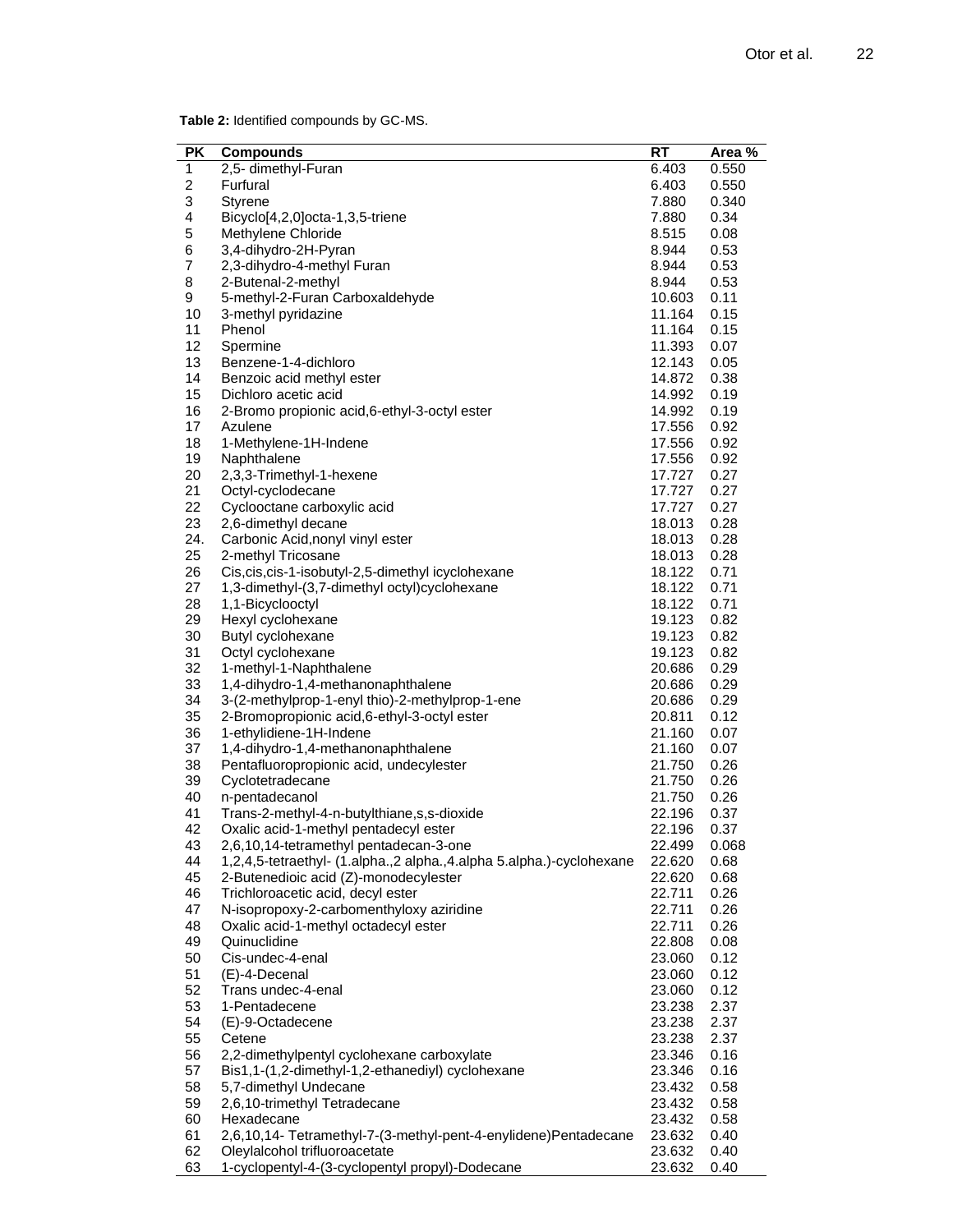```
Table 2: Contd.
```

| 64  | Chloromethyl-7-chlorododecanoate                                        | 24.428 | 0.13 |
|-----|-------------------------------------------------------------------------|--------|------|
| 65  | N-methyl piperidine-3-carboxamide                                       | 24.428 | 0.13 |
| 66  | Trichloroacetic acid, undec-2-enyl ester                                |        |      |
| 67  | Octyl cyclohexane                                                       | 24.634 | 0.89 |
| 68  | [4-(1,1-dimethylethyl)phenyl]trimethy-silane                            | 26.213 | 0.41 |
| 69  | 2,4-di-tert-butyl phenol                                                | 26.213 | 0.41 |
| 70  | Benzeneacetic acid-4-(1,1-dimethyl)methyl ester                         | 26.213 | 0.41 |
| 71  | 1-Tetracosene                                                           | 26.327 | 0.15 |
| 72  | 1,7-dimethyl-1,4-(1-methylethyl) cyclodecane                            | 26.327 | 0.15 |
| 73  | Formic acid dodecyl ester                                               | 26.327 | 0.15 |
| 74  | Cyclohexanecarboxylic acid-4-methyl pentyl ester                        | 27.500 | 0.11 |
| 75  | 2-Octyldecyl acetate                                                    | 27.500 | 0.11 |
| 76  |                                                                         | 27.500 | 0.11 |
|     | (z,z)-5,6-bis(2,2-dimethylpropylidene)-,Decane                          |        | 0.24 |
| 77  | 3,7-dimethyloctyl acetate                                               | 27.912 |      |
| 78  | Carbonochloridic acid, decyl ester                                      | 27.912 | 0.24 |
| 79  | Chloroacetic acid, octyl ester                                          | 27.912 | 0.24 |
| 80  | 4-Heptaflourobutyryloxyhexadecane                                       | 27.912 | 0.24 |
| 81  | (E) -5-octadecene                                                       | 27.912 | 0.24 |
| 82  | Eicosane                                                                | 28.227 | 1.40 |
| 83  | Methoxyacetic acid, 2-tetradecyl ester                                  | 28.227 | 1.40 |
| 84  | 1-Hexadecanol                                                           | 28.599 | 0.22 |
| 85  | (1-propenylsulfonyl)-(z)-Benzene                                        | 28.777 | 0.22 |
| 86  | N-(4-pyridinylmethylene)-benzeamine                                     | 28.777 | 0.22 |
| 87  | Benzophenone                                                            | 28.777 | 0.22 |
| 88  | 1-Cyclohexylnonene                                                      | 29.326 | 0.29 |
| 89  | Undec-10-ynoic acid dodecyl ester                                       | 29.326 | 0.29 |
| 90  | 8-Pentadecanone                                                         | 29.869 | 0.76 |
|     |                                                                         |        |      |
| 91  | 2,3,4,5-Tetrahydropyridazine methylene chloride                         | 29.972 | 0.08 |
| 92  | [(2,2-dibromocyclopropyl)methyl]benzene                                 | 30.442 | 0.27 |
| 93  | 5-Phenylisoxazoline                                                     | 30.442 | 0.27 |
| 94  | 1,1,3-trimethyl cyclopentane                                            | 30.802 | 0.14 |
| 95  | 3-(Benzylthio) acrylic acid methyl-5-oxazolidinone                      | 30.951 | 0.61 |
| 96  | 3-Nitroso-2-phenyl-4-(phenylmethyl)5-oxazolidinone                      | 30.951 | 0.61 |
| 97  | Benzyl isobutyl carbonate                                               | 30.951 | 0.61 |
| 98  | Oxalic acid ally octadecyl ester                                        | 31.446 | 0.11 |
| 99  | Trichloroacetic acid dodecyl ester                                      | 31.446 | 0.11 |
| 100 | Dichloroacetic acid tridecyl ester                                      | 31.446 | 0.11 |
| 101 | Bis-trans-1,1-(1,2-cyclobutanediyl) Benzene                             | 31.638 | 4.36 |
| 102 | Trans-1,3-diphenyl cyclobutane                                          | 31.638 | 4.36 |
| 103 | [2,2]paracyclophane                                                     | 31.638 | 4.36 |
| 104 |                                                                         | 31.798 | 0.10 |
|     | 1-Methoxy-13-methyl Hexadecane                                          |        | 0.10 |
| 105 | 1-Tetradecene                                                           | 31.796 |      |
| 106 | Carbamodithioic acid dibutyl methyl ester                               | 31.935 | 0.21 |
| 107 | 2-methyl-1-hexadecanol                                                  | 31.935 | 0.21 |
| 108 | 3,7-dimethyloctyl acetate                                               | 32.278 | 0.14 |
| 109 | 3,21,28-triol-28-acetate,(3.beta.,21.beta.)Lup-20(29)-ene.              | 32.278 | 0.14 |
| 110 | 1-Nonadecene                                                            | 32.399 | 4.24 |
| 111 | Tetradecane-1-iodo-methoxyacetic acid-2-tetradecyl ester                | 32.536 | 0.63 |
| 112 | 3,4,5,6-tetramethyl octane                                              | 32.536 | 0.63 |
| 113 | 2,6-octadien-1-amine-3,7-dimethyl                                       | 33.709 | 0.29 |
| 114 | Cyclobutanecarboxylic acid-1-cyclopentylethyl ester                     | 33.709 | 0.29 |
| 115 | Cis-cyclohexane-1-(cyclohexylmethyl)-4-methyl                           | 33.707 | 0.29 |
| 116 | Heptylcyclohexane                                                       | 33.846 | 0.69 |
| 117 | Octylcyclohexane                                                        | 33.846 | 0.69 |
| 118 | n-Hetadecylcyclohexane                                                  |        |      |
|     |                                                                         | 33.846 | 0.69 |
| 119 | 10-Nonadecanone                                                         | 34.058 | 1.17 |
| 120 | 8-Octadecanone                                                          | 34.058 | 1.17 |
| 121 | Hexadecanoic acid, methyl ester                                         | 35.071 | 1.45 |
| 122 | Pentadecanoic acid-14-methyl-methyl ester                               | 35.071 | 1.45 |
| 123 | Benzenepropanoic acid-2,5-bis(1,1-dimethylethyl)-4-hydroxy-methyl ester | 35.454 | 3.12 |
| 124 | 2-Butenoic acid-3-amino ethyl ester                                     | 35.677 | 0.24 |
| 125 | n-hexadecanoic acid                                                     | 35.677 | 0.24 |
| 126 | Pentadecanoic acid                                                      | 35.677 | 0.24 |
| 127 | 3,3-dimethyl-1-butene                                                   | 35.809 | 0.30 |
| 128 | N,N'-bis(3-aminopropyl)-1,3-propanediamine                              | 35.923 | 0.11 |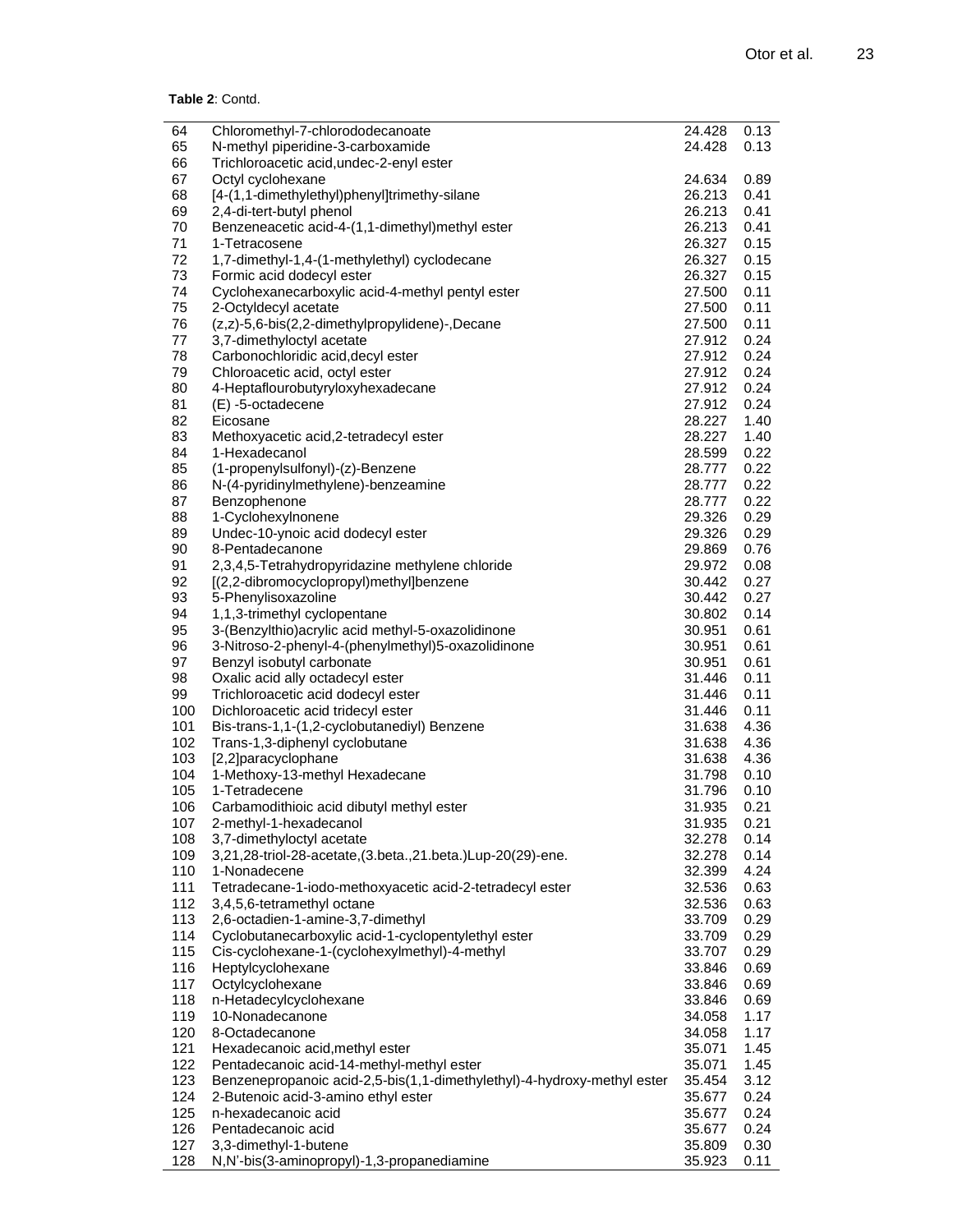**Table 2:** Contd.

| 129 | 2-ethyl-2-methyl oxirane                                                       | 35.923           | 0.11  |
|-----|--------------------------------------------------------------------------------|------------------|-------|
| 130 | N-methylene-n-hexadecylamine                                                   | 35.923<br>36.335 | 0.11  |
| 131 | 2-Octanol, pentafluoropropionate                                               |                  | 0.08  |
| 132 | Cycloeicosane                                                                  | 36.355           | 1.80  |
| 133 | Carbonic acid decyl nonyl ester                                                |                  | 0.28  |
| 134 | Carbonic acid, eicosyl vinyl ester                                             |                  | 0.28  |
| 135 | 1-octadecanesulphonyl chloride                                                 | 36.455           | 0.28  |
| 136 | 2,6-octadien-1-amine-3,7-dimethyl-1- undecanol                                 | 36.455           | 0.28  |
| 137 | n-pentadecyclohexane                                                           | 37.806           | 0.41  |
| 138 | 2-chloroethyl linoleate                                                        | 38.334           | 0.73  |
| 139 | 9,12-octadecadienoic acid (z,z)-9 Nonadeyne                                    | 38.224           | 0.73  |
| 140 | Trans-13-octadecenoic acid methyl ester                                        | 38.332           | 0.76  |
| 141 | Cis-10-heptadecenoic acid methyl ester                                         | 38.332           | 0.76  |
| 142 | Methyl Stearate                                                                | 38.790           | 0.39  |
| 143 | Pentafluoropropoinic acid tetradecyl ester                                     | 39.952           | 0.44  |
| 144 | Nonadecyl trifluoroacetate                                                     | 39.952           | 0.44  |
| 145 | Carbonic acid octadecyl-2,2,2-trichloroethyl ester                             | 39.952           | 0.44  |
| 146 | (s)-12-methyl methyl ester Tetradecanoic acid                                  | 38.790           | 0.39  |
| 147 | 2-Bromopropionic acid-6-ethyl-3-octyl ester                                    | 40.043           | 0.11  |
| 148 | Cyclododecanemethanol                                                          | 40.043           | 0.11  |
| 149 | (z)-14-Tricosenyl formate                                                      | 40.043           | 0.11  |
| 150 | (1S,2R,3E,7E,11E)-2,16,19-Trihydroxycembra-3,7,11,15-Tetraene                  | 41.416           | 0.21  |
| 151 | 1-Silacyclo-3-pentene methylene chloride                                       | 41.416           | 0.21  |
| 152 | 1,3,5-triphenyl cyvclohexane                                                   | 44.192           | 6.80  |
| 153 | Carbonic acid monoamide, N-benzyl-N-propyl-methyl ester                        | 44.192           | 6.80  |
| 154 | 1-Benzylindole                                                                 | 44.192           | 6.80  |
| 155 | Trans-(2,3-diphenylcyclopropyl)methyl phenyl sulfoxide                         | 45.657           | 11.98 |
| 156 | Methadone N-oxide                                                              | 45.657           | 11.98 |
| 157 | Thiocarbomic acid N,N-dimethyl,S-1,3-dipehenyl-2-butenyl ester                 | 45.657           | 11.98 |
| 158 | Trans-(2,3-diphenylcyclopropyl)methylphenylsulfoxide                           | 47.448           | 1.62  |
| 159 | 1-(2-methyl allyl)-1,2,3,3-tetrahydronaphthalen-2-ol                           | 47.448           | 1.62  |
| 160 | 2-propenentrile-3-phenyl-(E)                                                   | 47.448           | 1.62  |
| 161 | Thiocarbamic acid N,N-dimethyl,S-1,3-diphenyl-2-butenyl ester                  | 47.774           | 0.33  |
| 162 | Adamantane-1-(3,3-dichloropropyn-1-yl)                                         | 47.774           | 0.33  |
| 163 | N-(2,4-diflourophenyl)-2-(4-trifluoromethyl-6-methyl-2-pyrimidylthio-acetamide | 47.774           | 0.33  |
| 164 | [h]quinolone-2,4-dimethyl-Benzo                                                | 46.131           | 6.17  |
| 165 | Cyclobutanecarboxylic acid-1-cyclopentyl ethy ester                            | 36.455           | 0.28  |
| 166 | (E)-9-octadecenoic acid methyl ester                                           | 38.332           | 0.76  |
| 167 | 2-Methyl-3-phenyl-1H-Indole                                                    | 45.868           | 11.98 |
| 168 | 5-Methyl-2-phenylindolizine                                                    | 45.868           | 18.80 |
| 169 | 5-methyl-2-phenyl 1H-Indole                                                    | 45.966           | 5.47  |
| 170 | Trans-(2,3-diphenyl cyclopropyl)methylphenyl sulfoxide                         | 45.966           | 5.47  |
| 171 | Methadone N-oxide                                                              | 45.966           | 5.47  |
| 172 | 1-methyl-1,2-phenyl 1H-Indole                                                  | 46.131           | 6.17  |
|     |                                                                                |                  |       |

|  | Table 3: Scavenging activity. |  |
|--|-------------------------------|--|
|--|-------------------------------|--|

| Amount of extract (µg/ml) | %Scavenging activity of S.dasyphylum |
|---------------------------|--------------------------------------|
| 267                       | 93                                   |
| 200                       | 90                                   |
| 133                       | 78                                   |
| 100                       | 69                                   |
| 67                        | 48                                   |
| 33                        | 26.7                                 |
| 20                        | 18                                   |
|                           |                                      |
|                           |                                      |

have been associated with DPPH antioxidant activity and many fruit or plants rich in flavonoids content often display high antioxidant properties (Wojdylo et al., 2007).

The leaf and fruit extracts of *S. dasyphyllum* displayed weak DPPH radical scavenging activity. The poor DPPH radical scavenging activity of the extract may be